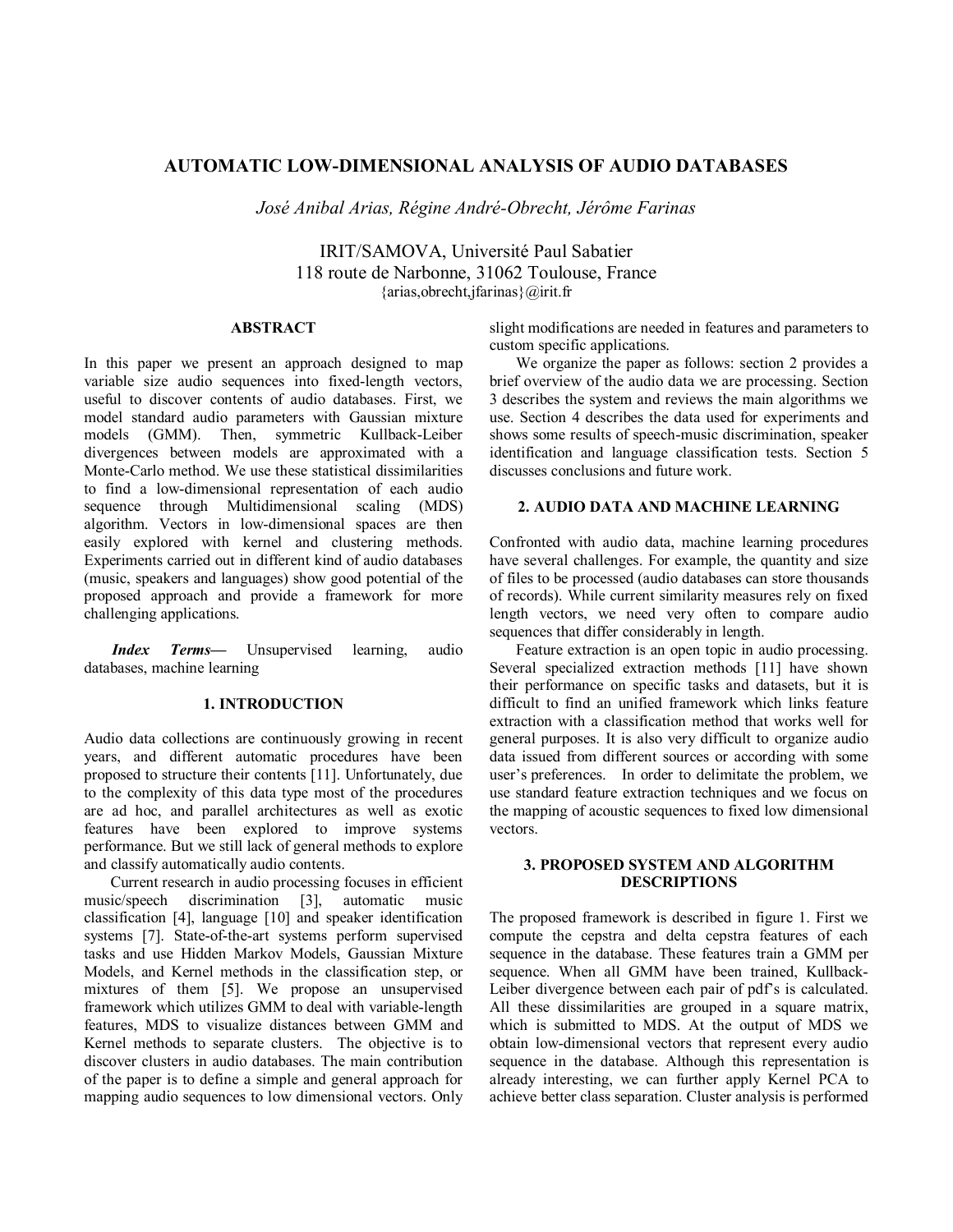using the average linking agglomerative method. It can be visualized (and optimized) by the user, which is an advantage against other state-of-the-art methods, like HMM, Fisher kernel or neural networks.



## **Figure 1. Proposed framework. GMM model the distribution of feature vectors. MDS finds a coordinate system for each audio sequence using the statistical distance among GMM. Class separation properties of Kernel PCA are used for clustering.**

This procedure transforms variable size sequences of ddimensional acoustic features **x** into 3-dimensional vectors **y** in Euclidian space.

#### **3.1 Gaussian mixture models**

GMM represent multimodal densities [1]. They are formed by summing weighted multivariate Gaussian density functions as,

$$
f(x) = \sum_{k=1}^{K} p_k N_k(x)
$$
 (1)

where K is the mixture order and  $p_k$  is the mixture weight for a multivariate Gaussian component density,

$$
N_k = \frac{1}{(2\pi)^{D/2} |\Sigma_k|^{1/2}} e^{-\frac{1}{2}(x - \mu_k)^{\cdot} \Sigma_k (x - \mu_k)}
$$
 (2)

A GMM is defined by the weights, **p**, mean vectors **µ**, and covariance matrices  $\Sigma$ . These parameters are represented by  $\lambda$ ,  $\lambda = \{p_k, \mu_k, \Sigma_k\}$ ,  $k = 1, ..., K$ .

 The statistical dissimilarity *dij* between two GMMs can be estimated using a Monte-Carlo sampling approach for approximating the Kullback-Leiber symmetric divergence between models, which is defined as the sum of two oriented divergences  $KL(GMM_i/GMM_i)$  and KL(GMMj/GMMi),

$$
d_{ij} = \frac{1}{2} (KL(GMM_i / GMM_j) + KL(GMM_j / GMM_i)) (3)
$$

 To calculate KL(GMMi/GMMj), first we generate a stochastic sample  $X$  from  $GMM<sub>i</sub>$ , and then we compute the mean of the log rate between the likelihood of X in models  $GMM_i$  and  $GMM_i$ .

#### **3.2 Multidimensional scaling**

MDS states that from a dissimilarity measure or distance between points, we can find a coordinate system preserving the original input distances [2]. MDS computes a dot product in terms of the distance between points. As this relation is valid only when vectors are centered, the dot product expression depends on the distances among all the examples,

$$
y_i \cdot y_j = -\frac{1}{2} (d_{ij}^2 - \frac{1}{n} \sum_{i=1}^n d_{ij}^2 - \frac{1}{n} \sum_{j=1}^n d_{ij}^2 + \frac{1}{n^2} \sum_{i,j=1}^n d_{ij}^2) (4)
$$

The distances  $d_{ij}$ ,  $i, j=l$ , ..., *n* are the dissimilarities obtained with eq. (3) for each pair of GMM. If we form a (*n x n*) dot product matrix  $Y = U\Lambda U'$  using eq. (4), the q principal eigenvectors and eigenvalues  $y_{iq} = \lambda_q^{1/2} v_{iq}$  of this matrix can be used as an approximation of  $y \in \mathbb{R}^q$  that respect the original distances. In this manner we can find a q-dimensional vector  $y_i$  representing the i-th GMM. If  $q = 3$ , yi can be represented visually.

## **3.3 Kernel PCA**

Kernel PCA [8] performs principal component analysis in feature space by the mean of a kernel function;  $k(y_i, y_j) = \langle \Phi(y_i) \cdot \Phi(y_j) \rangle$ . The implicit non linear transformation  $\Phi(y)$  allows Kernel PCA to find a subspace that seems to be the result of an information extraction process. Eigenvectors  $l^p$  in feature space lie in the span of  $\alpha_j^p \Phi(y_j)$ . Weights  $\alpha_j^p$  are obtained from the relationship between eigenvalues and eigenvectors of kernel and covariance matrices of centered data. For the dataset  $Y =$  $(y_1, \ldots, y_n)$ , we first compute  $\alpha_j^p = v_j^p / (\sqrt{\lambda_j^p})$ , where  $V_j$ and  $\lambda_i$  represent the p principal eigenvectors and eigenvalues of the kernel matrix  $K = k(y_i, y_j)_{i=1}^{ij=n}$ . Projections of test vectors  $\Phi(y)$  onto the principal eigenvectors are computed using a kernel function,

$$
u_p^{\dagger} \Phi(y) = \left\langle \sum_{i=1}^{n} \alpha_i^p \Phi(y_i), \Phi(y) \right\rangle = \sum_{i=1}^{n} \alpha_i^p k(y_i, y) \tag{4}
$$
  
**4. EXPERIMENTS**

Our test platform consists of more than 300 audio files. Speech files are issued from the OGI-MLTS (3 languages) and ANITA (6 speakers) corpus. Music files are extracted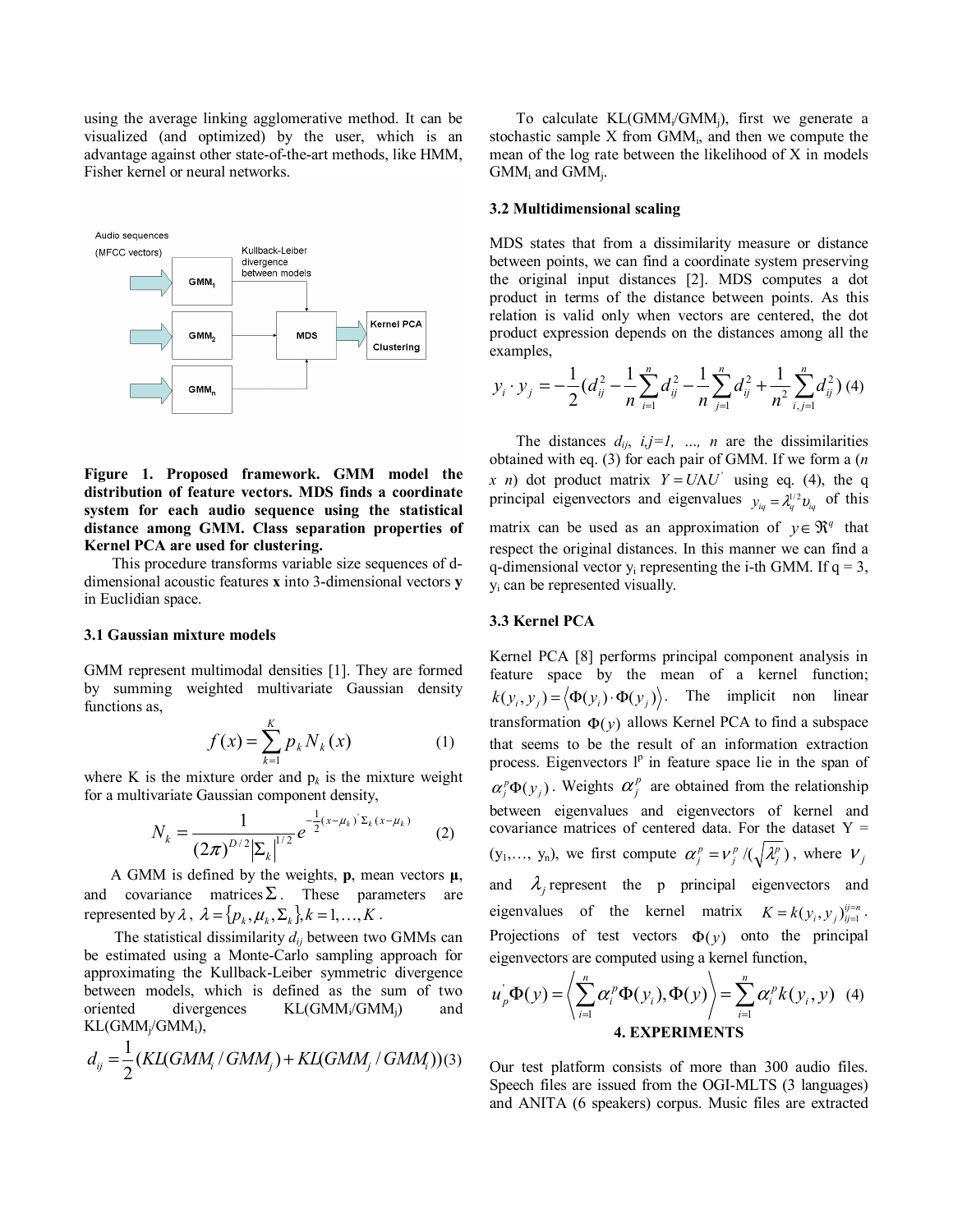form a personal music database with different styles. The OGI speech corpus [6] consists of spontaneous telephonic speech sequences (~40 seconds each) sampled at 8 kHz. Speaker database ANITA consists of short  $(\sim)$  seconds) 'phonetically balanced' speech sequences sampled at 16 kHz. Music corpus contains singing voice, rock and jazz sampled at 16 kHz presented in sequences of around 1 minute.

We perform MFCC analysis on these files using 20ms frames of signal with 10ms overlap across frames; the features consist of 15 cepstra coefficients and their respective derivatives.

#### **4.1. Speech-music classification**

For the first test we mix 10 singing voice files, 30 rock/jazz music sequences and 30 OGI speech files (15 in English and 15 in German). For speech-music discrimination, expect to find two clusters, so after the sequence-to-vector map we let the clustering algorithm to automatically discover two classes (this information is the stopping criteria in average linkage clustering).

 The result is two well defined clusters in three dimensions, as we show in figure 2. One consists of music and singing voice and the other is composed only of speech files. The fact that singing voice is considered music instead of speech is not a surprise; it has been already stated in different applications.



**Figure 2. Speech-music discrimination. Two well defined clusters are automatically discovered, one corresponds to music and singing voice and the other to speech. Each**  point y in the figure represents an audio sequence in  $\mathbb{R}^3$ .

### **4.2. Speaker identification**

For speaker identification tests we use 180 files recorded by 6 speakers (3 men and 3 women) obtained from ANITA database.

The MDS mapping gives the low-dimensional sequence representation displayed in figure 3. Using original labels we can observe the natural distribution of 6 consistent clusters corresponding to each speaker.



**Figure 3. Supervised representation of 180 sequences issued from 6 speakers. Original labels are used to present 3 male and 3 female speakers.** 

To perform automatic clustering on this data, we use the mean distance between vectors as stop criteria in the agglomerative clustering. In this manner we detect 5 classes, which represent 83.33% of accuracy (figure 4). Kernel PCA compact the clusters and facilitates the stop criteria, but do not increases accuracy (figure 5).



**Figure 4. Automatic clustering of 180 speech sequences. 5 clusters are detected.**